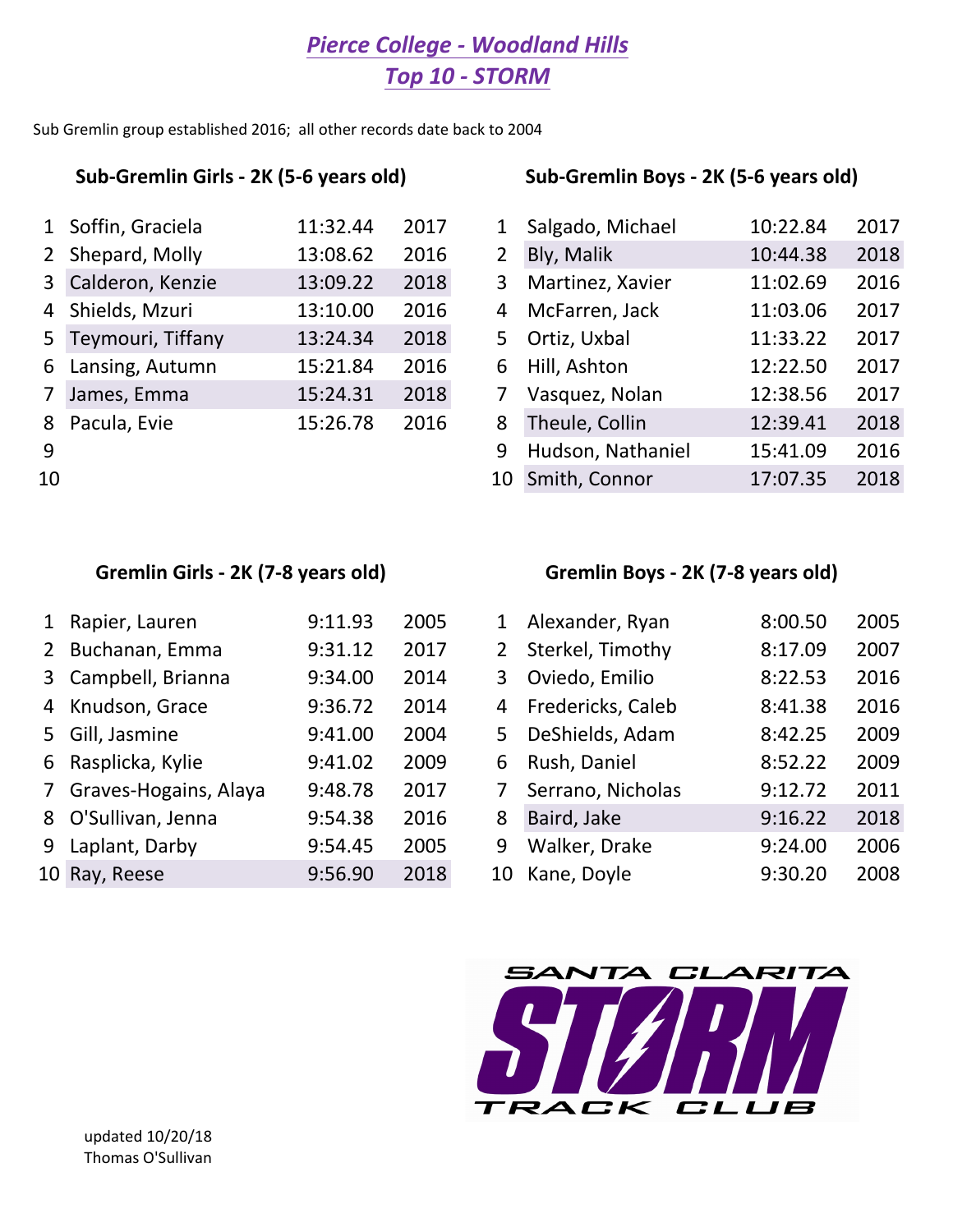## *Top 10 - STORM Pierce College - Woodland Hills*

### Bantam Girls - 3K (9-10 years old) Bantam Boys - 3K (9-10 years old)

| 1 Duarte, Isabella   | 11:36.56 | 2013 |                       | Alexander, Ryan   | 10:47.00 | 2007 |
|----------------------|----------|------|-----------------------|-------------------|----------|------|
| 2 Welker, Taylor     | 11:51.58 | 2005 | $\mathbf{2}^{\prime}$ | Miller, Pierce    | 11:23.24 | 2005 |
| 3 Davis, Abigail     | 12:10.00 | 2004 | 3                     | Welker, Tucker    | 11:28.00 | 2007 |
| 4 Lindsey, Dakota    | 12:24.82 | 2009 | 4                     | Duenas, Austin    | 11:28.84 | 2018 |
| 5 Gill, Jessica      | 12:25.00 | 2004 | 5                     | Serrano, Kobe     | 11:35.15 | 2011 |
| 6 Hudson, Amy        | 12:34.00 | 2004 | 6                     | Serrano, Nicholas | 11:40.69 | 2013 |
| 7 Washington, Hayden | 12:49.03 | 2014 | 7                     | Larmore, Cody     | 11:47.54 | 2005 |
| 8 O'Sullivan, Jenna  | 12:50.15 | 2018 | 8                     | Walker, Billy     | 11:51.80 | 2005 |
| 9 Grossman, Kamryn   | 12:50.66 | 2014 | 9                     | Moser, Kyle       | 11:57.06 | 2005 |
| 10 Bingham, Adrianna | 12:53.88 | 2013 | 10                    | DeShields, Adam   | 12:08.03 | 2010 |

| 1 Duarte, Isabella   | 11:36.56 | 2013 | $1\overline{ }$ | Alexander, Ryan   | 10:47.00 | 2007 |
|----------------------|----------|------|-----------------|-------------------|----------|------|
| 2 Welker, Taylor     | 11:51.58 | 2005 | 2 <sup>1</sup>  | Miller, Pierce    | 11:23.24 | 2005 |
| 3 Davis, Abigail     | 12:10.00 | 2004 | 3               | Welker, Tucker    | 11:28.00 | 2007 |
| 4 Lindsey, Dakota    | 12:24.82 | 2009 | 4               | Duenas, Austin    | 11:28.84 | 2018 |
| 5 Gill, Jessica      | 12:25.00 | 2004 | 5.              | Serrano, Kobe     | 11:35.15 | 2011 |
| 6 Hudson, Amy        | 12:34.00 | 2004 | 6.              | Serrano, Nicholas | 11:40.69 | 2013 |
| 7 Washington, Hayden | 12:49.03 | 2014 |                 | Larmore, Cody     | 11:47.54 | 2005 |
| 8 O'Sullivan, Jenna  | 12:50.15 | 2018 | 8               | Walker, Billy     | 11:51.80 | 2005 |
| 9 Grossman, Kamryn   | 12:50.66 | 2014 | 9               | Moser, Kyle       | 11:57.06 | 2005 |
| 10 Bingham, Adrianna | 12:53.88 | 2013 | 10              | DeShields, Adam   | 12:08.03 | 2010 |

|                | 1 Kautiainen, Rella | 11:05.00 | 2004 |              | Gunning, Alex    | 10:00.00 | 2004 |
|----------------|---------------------|----------|------|--------------|------------------|----------|------|
|                | 2 Zamudio, Grace    | 11:06.00 | 2004 | $\mathbf{2}$ | Alexander, Ryan  | 10:06.76 | 2008 |
|                | 3 Shirley, Katie    | 11:10.00 | 2006 | 3            | Buchanan, Ayden  | 10:29.06 | 2018 |
|                | 4 Choate, Caylie    | 11:20.00 | 2004 | 4            | O'Neil, Austin   | 10:32.60 | 2005 |
|                | 5 Duarte, Isabella  | 11:22.62 | 2014 | 5.           | Alexander, Dylan | 10:32.92 | 2005 |
|                | 6 Mahoney, Kaylin   | 11:28.28 | 2005 | 6            | Walker, Billy    | 10:39.50 | 2007 |
| 7 <sup>7</sup> | Welker, Taylor      | 11:34.91 | 2007 | 7            | Hudson, Tommy    | 10:40.00 | 2004 |
|                | 8 Parkinson, Hayley | 11:34.00 | 2004 | 8            | Black, Jeffrey   | 10:41.69 | 2007 |
| 9              | Miller, Bailey      | 11:39.00 | 2004 | 9            | Miller, Pierce   | 10:47.46 | 2007 |
|                | 10 Baretta, Kaela   | 11:48.47 | 2014 | 10           | Wadkins, Rylan   | 10:55.22 | 2014 |

### Midget Girls - 3K (11-12 years old) Midget Boys - 3K (11-12 years old)

| $\mathbf{1}$ | Gunning, Alex    | 10:00.00 | 2004 |
|--------------|------------------|----------|------|
| 2            | Alexander, Ryan  | 10:06.76 | 2008 |
| 3            | Buchanan, Ayden  | 10:29.06 | 2018 |
| 4            | O'Neil, Austin   | 10:32.60 | 2005 |
| 5            | Alexander, Dylan | 10:32.92 | 2005 |
| 6            | Walker, Billy    | 10:39.50 | 2007 |
| 7            | Hudson, Tommy    | 10:40.00 | 2004 |
| 8            | Black, Jeffrey   | 10:41.69 | 2007 |
| 9            | Miller, Pierce   | 10:47.46 | 2007 |
| 10           | Wadkins, Rylan   | 10:55.22 | 2014 |